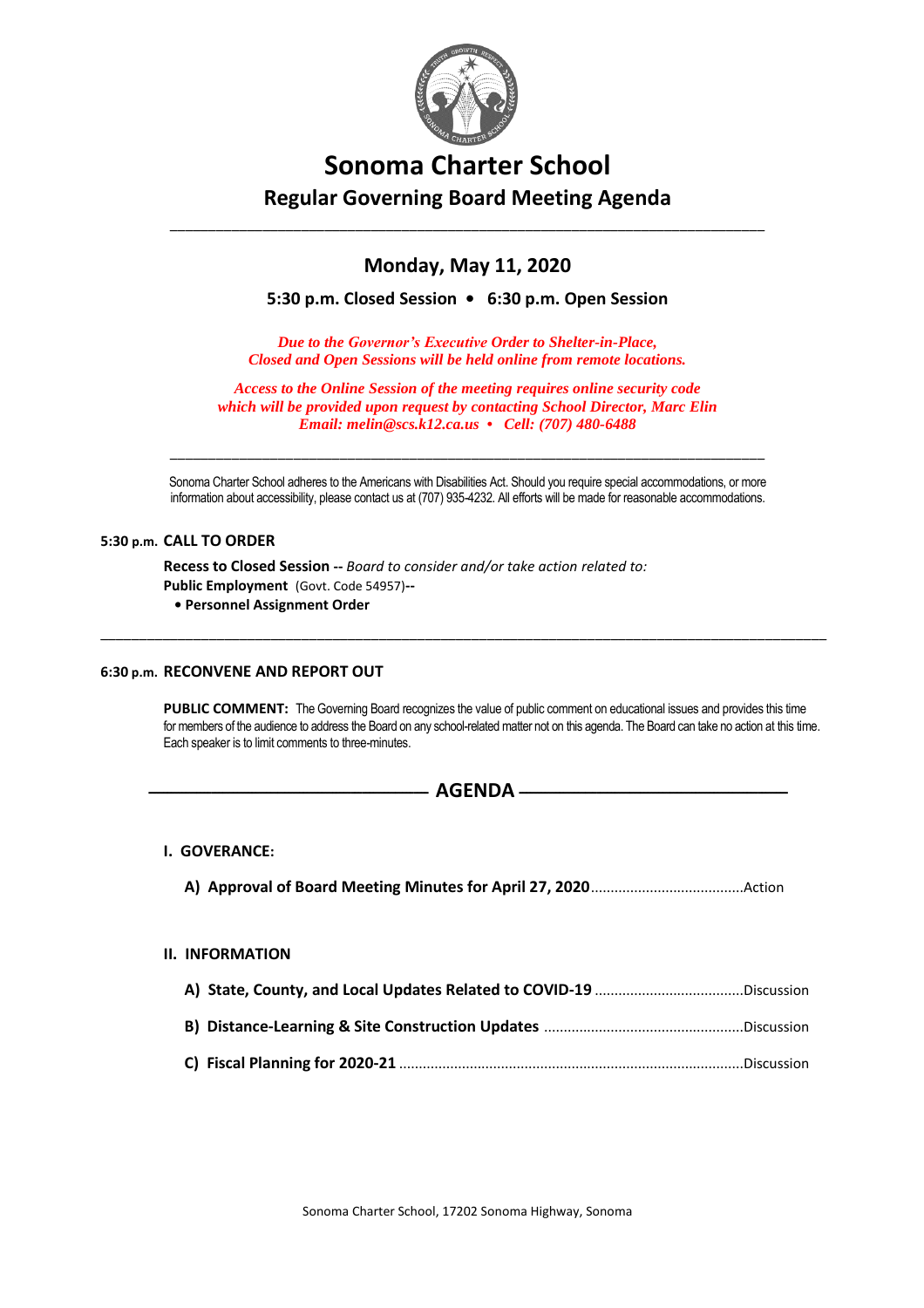

# **Sonoma Charter School Regular Governing Board Meeting Minutes**

## **Monday, April 27, 2020**

**5:30 p.m. Closed Session • 6:30 p.m. Open Session** \_\_\_\_\_\_\_\_\_\_\_\_\_\_\_\_\_\_\_\_\_\_\_\_\_\_\_\_\_\_\_\_\_\_\_\_\_\_\_\_\_\_\_\_\_\_\_\_\_\_\_\_\_\_\_\_\_\_\_\_\_\_\_\_\_\_\_\_\_\_\_\_\_\_\_\_\_\_\_\_\_\_\_\_\_\_\_\_\_\_\_

> *Due to the Governor's Executive Order to Shelter-in-Place, Closed and Open Sessions will be held online from remote locations.*

*Security code access to the Online Session of the meeting was provided upon request by School Director, Marc Elin* 

\_\_\_\_\_\_\_\_\_\_\_\_\_\_\_\_\_\_\_\_\_\_\_\_\_\_\_\_\_\_\_\_\_\_\_\_\_\_\_\_\_\_\_\_\_\_\_\_\_\_\_\_\_\_\_\_\_\_\_\_\_\_\_\_\_\_\_\_\_\_\_\_\_\_\_\_\_\_\_\_\_\_\_\_\_\_\_\_\_\_\_ **Closed Session:**

Report Out: No actions were taken during Closed Session.

**Open Session:** Meeting called to order at 6:33 p.m.

## **Attendance:**

Present: Greg Stubbs, Alex Wilkens, Lissa Turnbull, Barbara Brooks Rob Church, and Elizabeth Link Teacher Representatives: Rachel Cisneros, Tara Conover, Chief Business Officer, Molly Koler and School Director, Marc Elin

## **Public Comment:**

\_\_\_\_\_\_\_\_\_\_\_\_\_\_\_\_\_\_\_\_\_\_\_\_\_\_\_\_\_\_\_\_\_\_\_\_\_\_\_\_\_\_\_\_\_\_\_\_\_\_\_\_\_\_\_\_\_\_\_\_\_\_\_\_\_\_\_\_\_\_\_\_\_\_\_\_\_\_\_\_\_\_\_\_\_\_\_\_\_\_\_\_\_\_

Public Will specific cuts for the 2020-21 budget be discussed tonight and when will teacher contracts for next year be issued?

Director All the items on April 27 Agenda are discussion items and are intended to provide the Board ideas and feedback from the community as they continue development of the 2020-21 budget. No specific cuts will be presented tonight. The next scheduled Board meeting is May 11. The board may have news of budget cuts at that meeting. Teacher contracts will be issued after the 2020-21 budget is set, which should be before the end of May.

## $AGENDA$   $-$

## **I. GOVERANCE:**

**A) Approval of Board Meeting Minutes for March 2, 2020** ...........................................................Action

Amendment to change that Elizabeth was present, not absent.

Board Action: Elizabeth Link.................. Motion to Approve Barbara Brooks............... Second the Motion Vote ................................ *All Approve*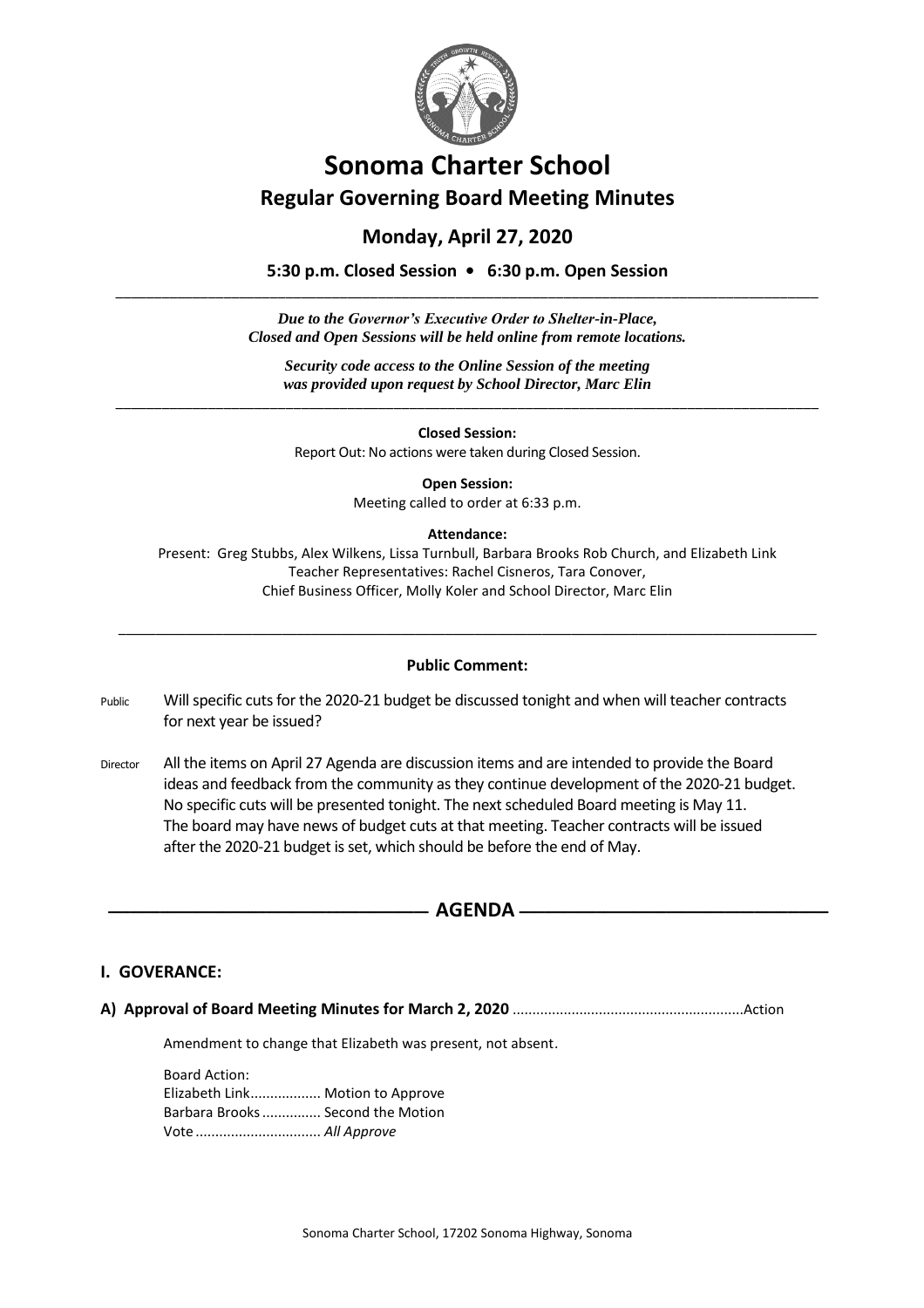|  | No adjustments/changes to the Minutes.                                                                           |  |  |  |
|--|------------------------------------------------------------------------------------------------------------------|--|--|--|
|  | <b>Board Action:</b><br>Elizabeth Link Motion to Approve<br>Alex Wilkens  Second the Motion                      |  |  |  |
|  |                                                                                                                  |  |  |  |
|  | No adjustments/changes to the Minutes.                                                                           |  |  |  |
|  | <b>Board Action:</b><br>Elizabeth Link Motion to Approve<br>Alex Wilkens  Second the Motion<br>Vote  All Approve |  |  |  |

## **II. INFORMATION**

|--|--|--|--|--|--|

Director Elin reported that due to school construction project starting on May 4, 2020, SCS would no longer be a free meal distribution location. New distribution location would be on the corner of Cedar Avenue and Agua Caliente. County schools are still awaiting news related to health safeguards related to the opening of school in August.

|          | .Discussion                                                                                                                                                                                                                                                                                            |
|----------|--------------------------------------------------------------------------------------------------------------------------------------------------------------------------------------------------------------------------------------------------------------------------------------------------------|
| Director | Sonoma Charter teachers and staff pulled together to construct and implement a distance<br>learning plan. Parents have truly partnered to make what is a naturally difficult transition<br>flow into a way of keeping kids connected to school. Parents are, more than ever, our<br>teaching partners. |
| Public   | Is the construction crew limited by shelter-in-place orders and will the project remain on schedule?                                                                                                                                                                                                   |
| Director | Construction is considered essential industry sector. The resources connected to our project<br>are at full-capacity which means will start schools on August 17 with all the other Valley schools.                                                                                                    |
| E. Link  | What is the projected end date of construction?                                                                                                                                                                                                                                                        |
| M. Koler | The final punch-list including hardscape/landscape is slated for August 13 <sup>th</sup> .<br>Office and MPR remain accessible throughout the project.                                                                                                                                                 |

**C) Fiscal Planning for 2020-21**..............................................................................................................Discussion

Director We are projected to be at the same enrollment that we currently have (200). We may be at 205 by the start of school. In a county with a declining enrollment trend, we are proud to maintain our student count. The Board is looking into additional forms of revenue including grant writing and maintaining our community partnerships. We are also looking to reduce expenses. Our highest outside expense is Special Education services. We are meeting with SVUSD to explore alternative service options that would reduce our annual costs -- in four years, Special Education costs have jumped from 16% of our budget to 24% currently. Special Education currently takes 20% of SVUSD's budget. We want to focus lowering our percentage and creating a cost-cap.